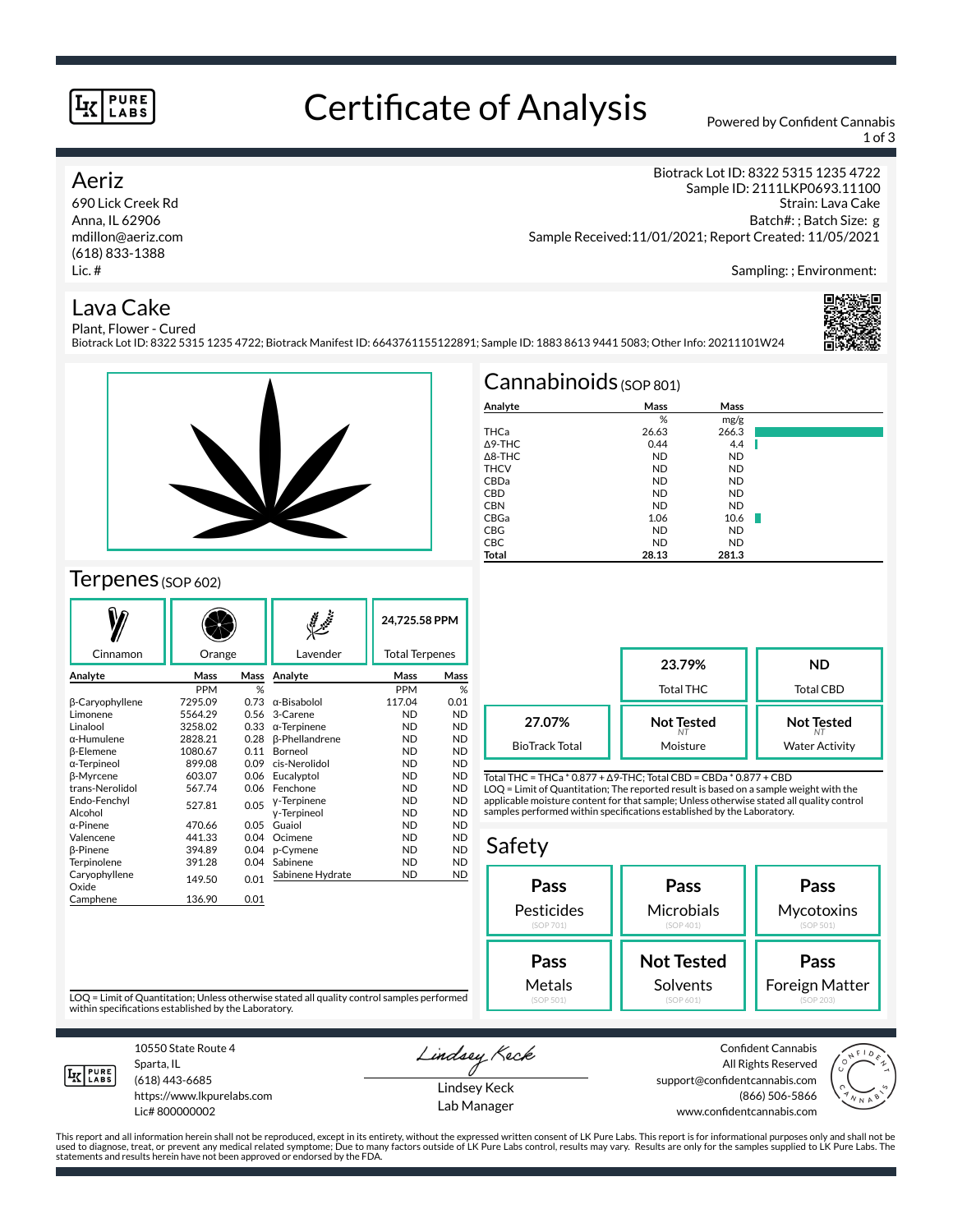#### **PURE LABS**

# Certificate of Analysis Powered by Confident Cannabis

2 of 3

#### Aeriz

690 Lick Creek Rd Anna, IL 62906 mdillon@aeriz.com (618) 833-1388 Lic. #

Biotrack Lot ID: 8322 5315 1235 4722 Sample ID: 2111LKP0693.11100 Strain: Lava Cake Batch#: ; Batch Size: g Sample Received:11/01/2021; Report Created: 11/05/2021

Sampling: ; Environment:

### Lava Cake

Plant, Flower - Cured Biotrack Lot ID: 8322 5315 1235 4722; Biotrack Manifest ID: 6643761155122891; Sample ID: 1883 8613 9441 5083; Other Info: 20211101W24

| <b>Pesticides</b> |     |       |             | Pass          | <b>Microbials</b>                                                                                                                                   |            |             | Pass          |
|-------------------|-----|-------|-------------|---------------|-----------------------------------------------------------------------------------------------------------------------------------------------------|------------|-------------|---------------|
| Analyte           | LOQ | Limit | <b>Mass</b> | <b>Status</b> | Analyte                                                                                                                                             | Limit      | <b>Mass</b> | <b>Status</b> |
|                   |     |       |             |               |                                                                                                                                                     | CFU/g      | CFU/g       |               |
|                   |     |       |             |               | Aerobic Bacteria                                                                                                                                    | 10000      | ND.         | Pass          |
|                   |     |       |             |               | Bile-Tolerant Gram-Negative Bacteria                                                                                                                | 100        | <b>ND</b>   | Pass          |
|                   |     |       |             |               | Coliforms                                                                                                                                           | 100        | <b>ND</b>   | Pass          |
|                   |     |       |             |               | E. Coli                                                                                                                                             | $\circ$    | <b>ND</b>   | Pass          |
|                   |     |       |             |               | Salmonella                                                                                                                                          | $\circ$    | <b>ND</b>   | Pass          |
|                   |     |       |             |               | Yeast & Mold                                                                                                                                        | 1000       | <b>ND</b>   | Pass          |
|                   |     |       |             |               | TNTC = Too Numerous to Count; Unless otherwise stated all quality control samples<br>performed within specifications established by the Laboratory. |            |             |               |
|                   |     |       |             |               | <b>Heavy Metals</b>                                                                                                                                 |            |             | Pass          |
|                   |     |       |             |               | Analyte                                                                                                                                             | LOO        | Mass        | <b>Status</b> |
|                   |     |       |             |               |                                                                                                                                                     | <b>PPM</b> | <b>PPM</b>  |               |
|                   |     |       |             |               | Arsenic                                                                                                                                             |            | <b>ND</b>   | Pass          |

LOQ = Limit of Quantitation; Unless otherwise stated all quality control samples performed within specifications established by the Laboratory.

| Mycotoxins   |     |       |            | Pass        |
|--------------|-----|-------|------------|-------------|
| Analyte      | LOC | Limit |            | Mass Status |
|              | PPB | PPB   | <b>PPB</b> |             |
| <b>B1</b>    |     | 0.10  | <b>ND</b>  | Pass        |
| <b>B2</b>    |     | 0.10  | <b>ND</b>  | Pass        |
| G1           |     | 0.10  | <b>ND</b>  | Pass        |
| G2           |     | 0.10  | <b>ND</b>  | Pass        |
| Ochratoxin A |     | 0.10  | <b>ND</b>  | Pass        |

Cadmium ND Pass<br>
Chromium ND Pass

Lead **ND** Pass Mercury **ND** Pass

Chromium ND<br>Lead ND

LOQ = Limit of Quantitation; Unless otherwise stated all quality control samples<br>performed within specifications established by the Laboratory.

LOQ = Limit of Quantitation; Unless otherwise stated all quality control samples performed within specifications established by the Laboratory.

10550 State Route 4 Sparta, IL (618) 443-6685

**LK** LABS

Lic# 800000002

https://www.lkpurelabs.com

Lindsey Keck

Confident Cannabis All Rights Reserved support@confidentcannabis.com (866) 506-5866 www.confidentcannabis.com



This report and all information herein shall not be reproduced, except in its entirety, without the expressed written consent of LK Pure Labs. This report is for informational purposes only and shall not be<br>used to diagnos statements and results herein have not been approved or endorsed by the FDA.

Lindsey Keck Lab Manager